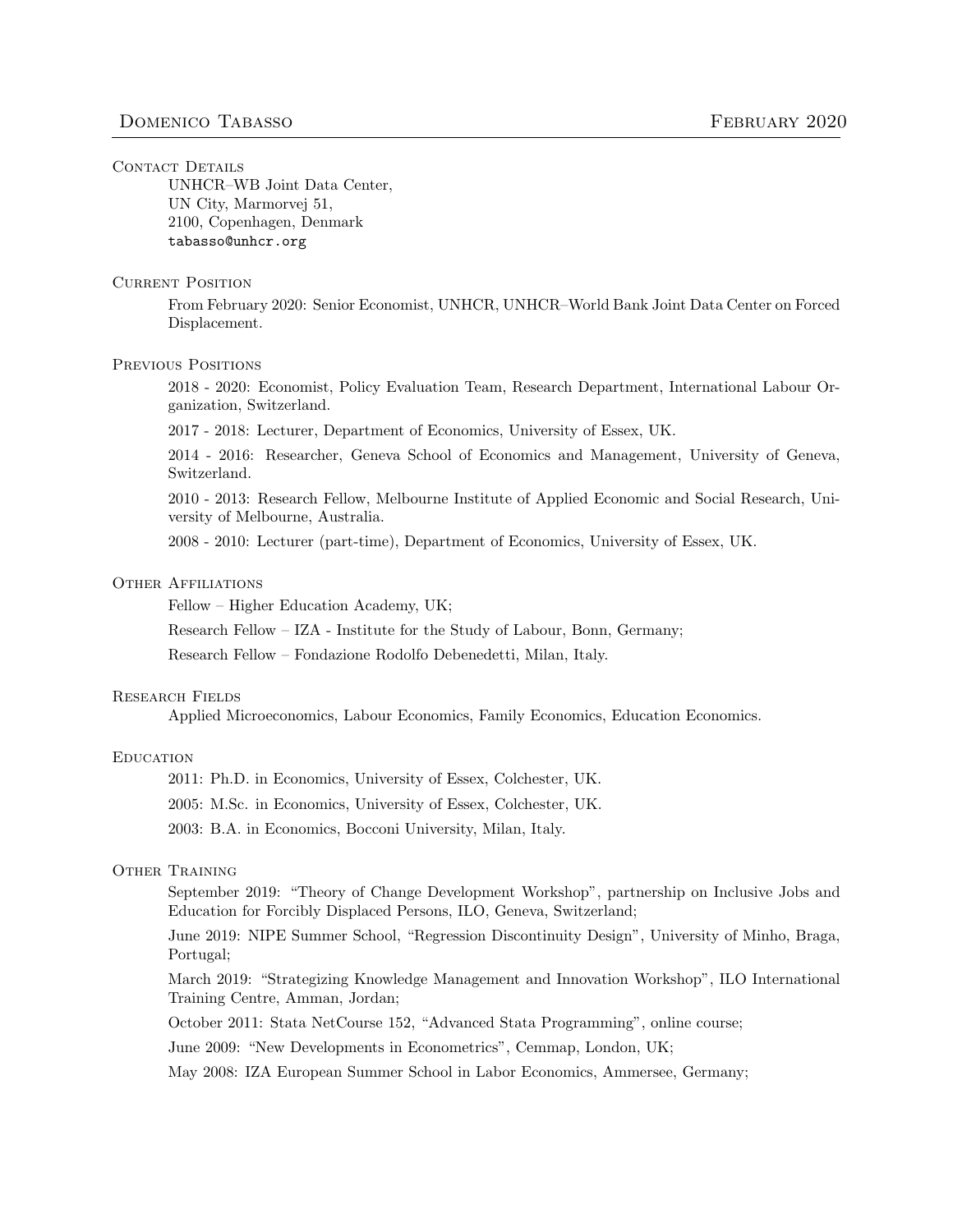August 2006: "Maximum Likelihood and Limited Dependent Variables", ISER Summer School, University of Essex, Colchester, UK.

# Teaching Experiences

2016-2018: Lecturer, Undergraduate Statistics, Undergraduate Mathematics; Economics of the European Union; Dep. of Economics, University of Essex.

 $2014/2016$ : Lecturer (part-time) – Chargé de Cours, Undergraduate Microeconomics, Mathematics, Labour Economics, Applied Econometrics, GSEM, University of Geneva.

2008/2010: Lecturer (part-time), Undergraduate Mathematics; Undergraduate Statistics, Dep. of Economics, University of Essex.

2005/2010: Teaching Assistant, Undergraduate Microeconomics, Undergraduate Mathematics, Postgraduate Mathematics, Dep. of Economics, University of Essex.

2003/2004: Teaching Assistant, Undergraduate Microeconomics and Macroeconomics, Department of Law, Bocconi University.

2003/2004: Teacher, Master in Migration Policies, Bocconi University.

# Other Working Experiences

May 2003 – Aug 2004: Research Assistant, Fondazione Rodolfo Debenedetti, Milan, Italy.

May 2003 – Sep 2003: Data Analyst, European Comm., Group of Policy Advisors, Milan, Italy.

Sep 2003 – Feb 2004: Research Project Supervisor, Bocconi University - CNEL, Milan, Italy.

# **PUBLICATIONS**

"Wage Compression within the Firm: Evidence from an Indexation Scheme"(joint with Marco Leonardi and Michele Pellizzari), 2019, The Economic Journal, 129(November): 3256-3291.

"Where Are the Returns to Lifelong Learning?"(joint with Michael Coelli), 2019, Empirical Economics, 57(1): 205-237.

"Fully integrating vocational education and training courses into an upper-secondary academic curriculum: A flexible new way?"(joint with Cain Polidano), 2016, *Economics of* Education Review, 55(December): 117-131.

"A Second Chance at Education for Early School Leavers"(joint with Cain Polidano and Yi-Ping Tseng), 2015, Education Economics, 23(3): 358-375.

"Making It Real: The Benefits of Workplace Learning in Upper-Secondary VET Courses"(joint with Cain Polidano), 2014, *Economics of Education Review*, 42(October): 130-146.

"Trust of Second-Generation Immigrants: Intergenerational Transmission or Cultural Assimilation?"(joint with Julie Moschion), 2014, IZA Journal of Migration, 3(10).

## Working Papers

"Unequal Bequests"(joint with Marco Francesconi and Robert A. Pollak). IZA Discussion Paper 8813, IZA, Bonn.

"With or Without You? Divorce Rate and Intra-household Allocation of Time". IZA Discussion Paper 5292, IZA, Bonn.

"Temporary Contracts and Monopsony Power in the UK Labour Market". IZA Discussion Paper 5867, IZA, Bonn.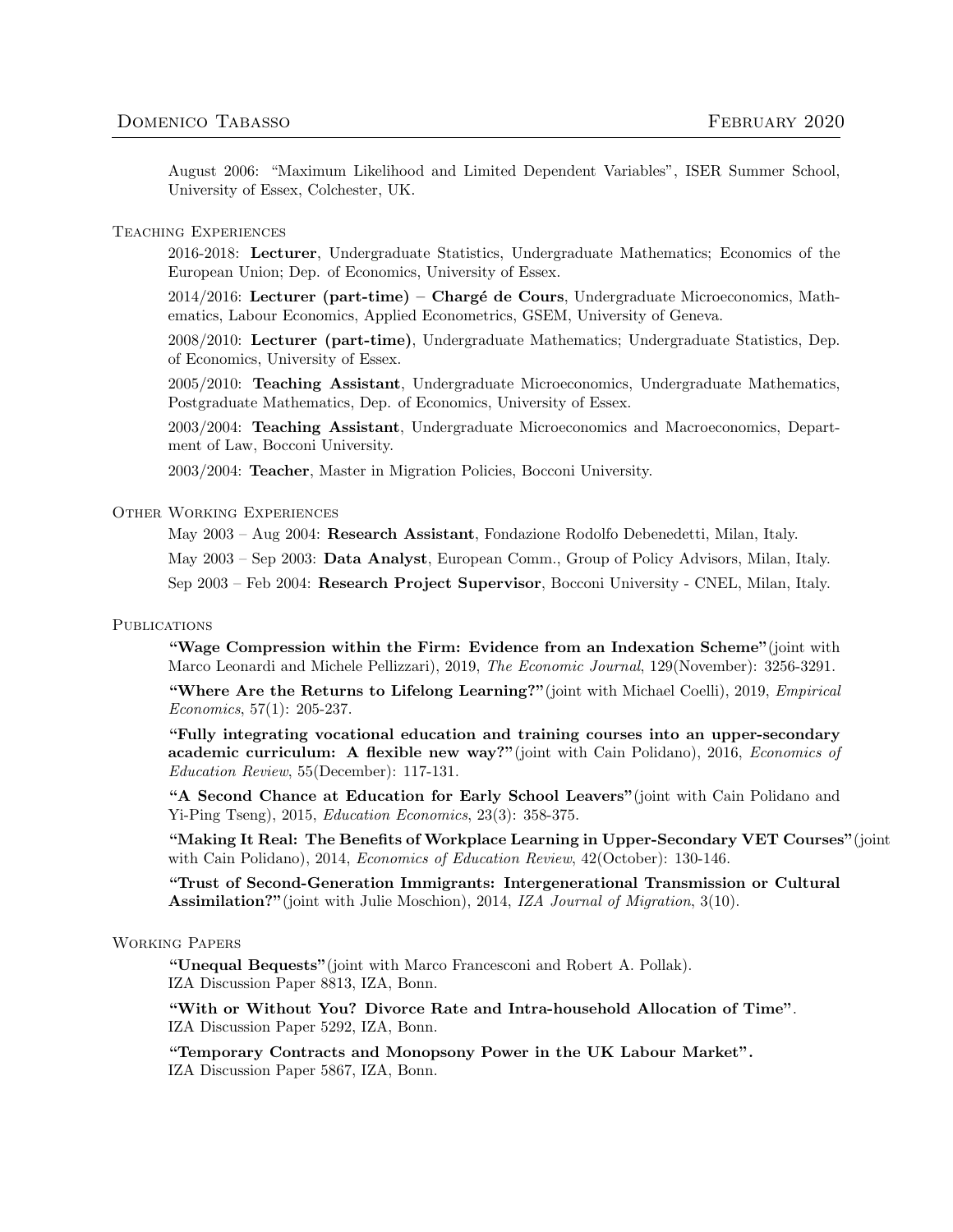# POLICY REPORTS

Asenjo, A., Escudero, V., Liepmann, H., Pignatti, C. and Tabasso, D. (2019). "What works: Promoting pathways to decent work", Studies on Growth with Equity, Geneva, Switzerland: ILO.

McVicar, D. and Tabasso, D., (2016) "The impact of disadvantage on VET completion and employment gaps", National Centre for Vocational Education Research (NCVER) Research Report. Melbourne, Australia: Melbourne Institute of Applied Economic and Social Research.

Kalb, G., Tabasso, D. and Zakirova, R., (2014) "Children's Participation in Early Childhood Education and Care and their Developmental Outcomes by Grade 5: A Comparison between Disadvantaged and Advantaged Children", Final Report for the Australian Department of Education, Employment and Workplace Relations. Melbourne, Australia: Melbourne Institute of Applied Economic and Social Research.

Polidano, C., Tabasso, D. and Zhang, R., (2014) "Does scored VET in Schools help or hinder access to higher education in Victoria?", National Centre for Vocational Education Research (NCVER) Research Report. Melbourne, Australia: Melbourne Institute of Applied Economic and Social Research.

Hanel, B., Tabasso, D. and Zakirova, R., (2013) "The Outcomes of Early School Leaving for Disadvantaged Students: the Role of Non-cognitive Skills", Final Report for the Australian Department of Education, Employment and Workplace Relations. Melbourne, Australia: Melbourne Institute of Applied Economic and Social Research.

Coelli, M.B., Tabasso, D. and Zakirova, R., (2012) "Studying beyond age 25: who does it and what do they gain?", National Centre for Vocational Education Research (NCVER) Research Report. Melbourne, Australia: Melbourne Institute of Applied Economic and Social Research.

Black, D., Polidano, C. and Tabasso, D., (2011) "The Role of VET-in-Schools in School Completion and Post-School Outcomes", Final Report for the Australian Department of Education, Employment and Workplace Relations. Melbourne, Australia: Melbourne Institute of Applied Economic and Social Research.

Black, D., Polidano, C., Tabasso, D. and Tseng, Y.P., (2011) "Second Chance Education: Reengagement in Education of Early School Leavers", Final Report for the Australian Department of Education, Employment and Workplace Relations. Melbourne, Australia: Melbourne Institute of Applied Economic and Social Research.

# Book chapters

"Swiss youth unemployment during the Great Depression" (joint with M. Pellizzari), in Dolado, J. (ed.), No Country for Young People? Youth Labour Market Problems in Europe, CEPR Press–VoxEU.org eBook (2015).

"How Many Social Europes?" (joint with T. Boeri), in Ferraro, G. (ed.), Development and Employment in the global market, Milano: Giuffré Editore (2004), (in Italian).

"Immigrants and Welfare State" (joint with T. Boeri and F. Fasani), in Guerra, M.C. and Zanardi, A. (eds.), Yearly Report on Public Finance 2004, Bologna: Il Mulino (2004), (in Italian).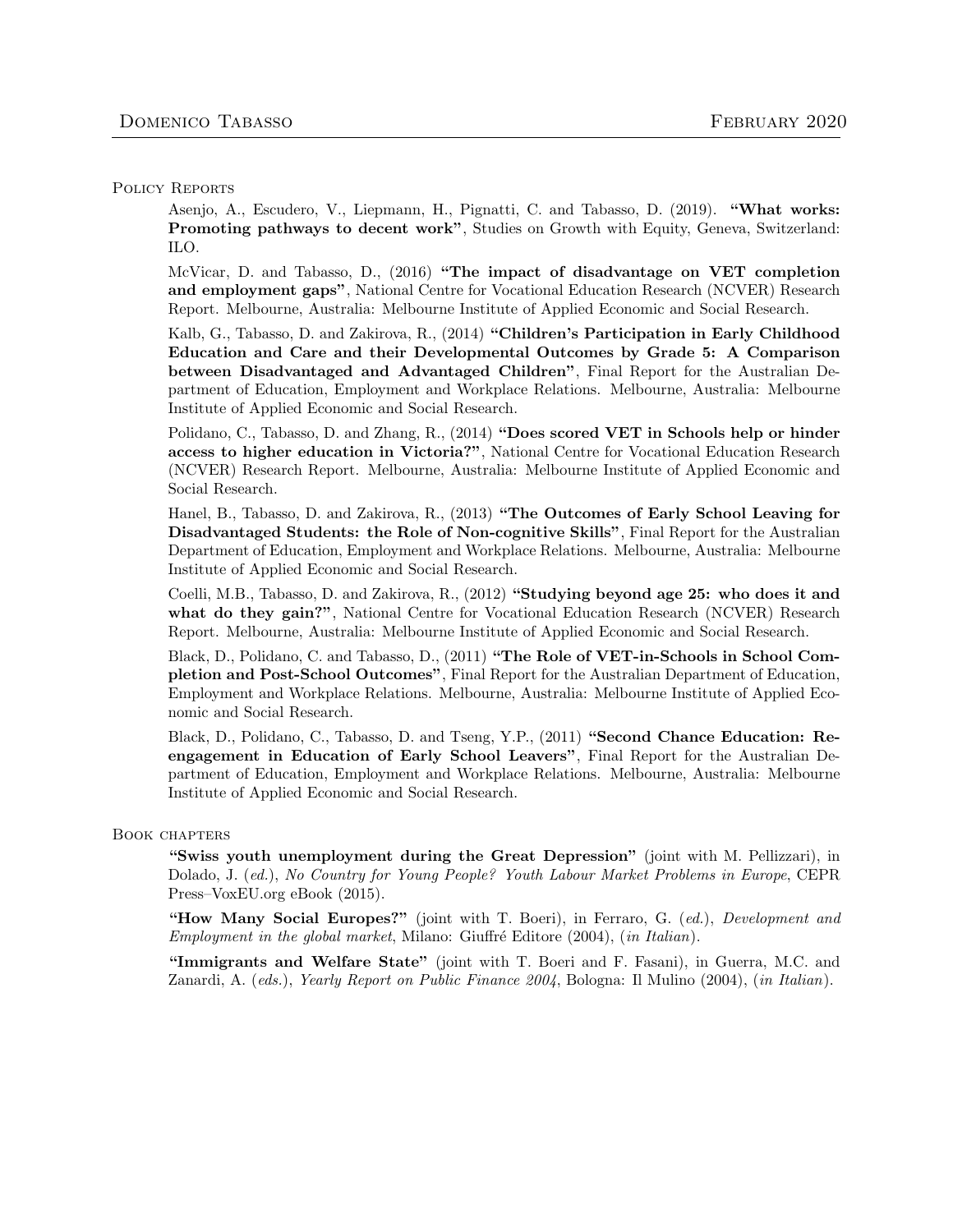### OTHER PUBLICATIONS *(in Italian)*

Elements of Microeconomics and Macroeconomics. Solved Exercises (joint with G. De Giorgi, F. Fasani, M. Macis), Milano: Egea (2005).

(book review) "Labour and Firms in the Shadow Economy", Giovanni Bianco, (joint with F. Fasani), Economia e Politica industriale, anno XXX, n. 119, 2003.

# CONTRIBUTIONS TO THE MEDIA

"Unequal Bequests"(joint with M. Francesconi and R.A. Pollak), www.voxeu.org, 25/05/2015.

"What can we learn from the Swiss referendum"(joint with V. Galasso and M. Pellizzari), www.lavoce.info, 14/02/2014 (in Italian).

"How Much Do Europeans Work", www.lavoce.info, 24/07/2004 (in Italian).

"More Risks (and Opportunities) for the Italian Families"(joint with T. Boeri), www.lavoce.info, 20/04/2004 (in Italian).

"Flexibility? Yes, if It Helps the Families", La Stampa,  $20/02/2004$  (in Italian).

"A Long-awaited Amnesty"(joint with M. Bordignon), www.lavoce.info, 20/01/2004 (in Italian).

"No Decline with High-Tech"(joint with P. Garibaldi), La Stampa, 15/12/2003 (in Italian).

"Pension Systems: A Comparison Between Italy and Sweden"(joint with F. Fasani), La Stampa, 13/09/2003 (in Italian).

### **GRANTS**

2013: "Faculty Research Grant", The University of Melbourne, Faculty of Business and Economics (AUS \$18,556): "Trust and media consumption: evidence from the United States".

2012: "Early Career Research Grant", The University of Melbourne, Faculty of Business and Economics (AUS \$5,500): "Trust: The Role of Culture, Institutions and Economic Conditions."

2011: "Faculty Research Grant", The University of Melbourne, Faculty of Business and Economics (AUS \$9,865): "Bequest behavior of elderly people and family structure".

# Awards and Scholarships

2008: University of Essex - Department of Economics Graduate Teaching Assistants' prize for outstanding performance in teaching.

2006: Regione Sardegna - Full Scholarship within the program "Master & Back".

2005: University of Essex - PhD Scholarship awarded from the Department of Economics.

## Visiting Periods, Seminars and Presentations

Visiting Periods: University of Thai Chamber of Commerce, Bangkok (February 2015). Conferences and Workshops: AIEL 2009, 2011; CRENoS (University of Cagliari) Workshop 2010; EALE 2009, 2012, 2014; EEA 2014, 2016; ESAM 2012; ESPE 2008, 2009, 2013, 2014, 2016; fRDB Workshop 2012, 2015; ISER Workshop on Education 2015; IZA Summer School 2008; RES 2014; RES PhD Meeting 2010; SAEe 2009; Swiss VET Congress 2015; WPEG Conference 2009. Seminars: Ca' Foscari University Venice; Copenhagen Business School; ESRI Dublin; IZA Bonn; Queen's University Belfast; University of Geneva; University of Essex; University of Melbourne; University of Southampton; University of Surrey; University of Thai Chamber of Commerce. Non-academic presentations: National Vocational Education and Training Research Conferences 2012 and 2013; Department of Education, Employment and Workplace Relations, Canberra; Social Policy Research Services Seminar Program 2012, Canberra; ILO "Assessing the impact of employment programmes on peacebuilding" Workshop 2018; ILO Research Review Group 2019.